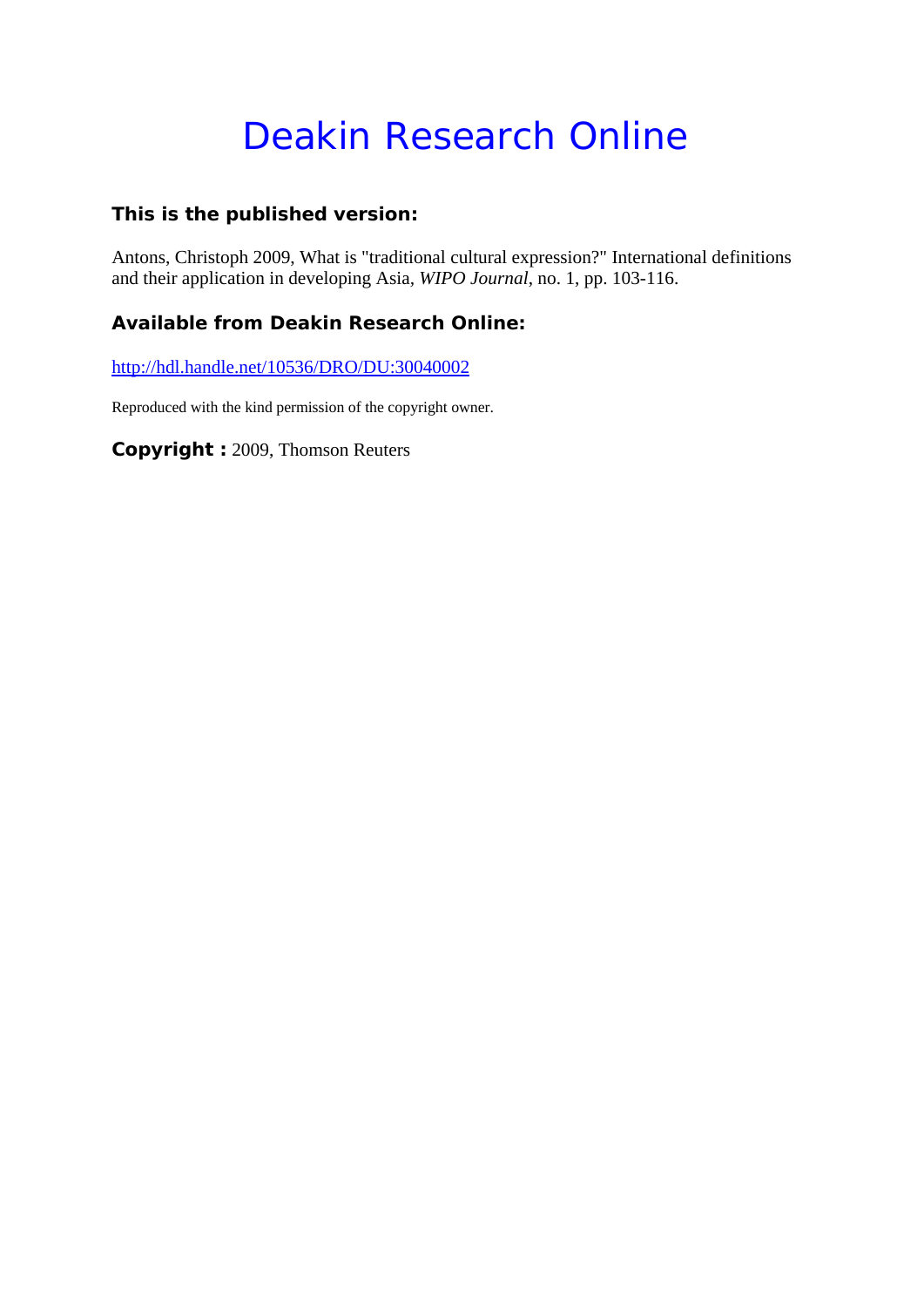## What Is ''Traditional Cultural Expression''? International Definitions and Their Application in Developing Asia<sup>\*</sup>

### Christoph Antons<sup>\*\*</sup>

Asia; Cultural property; Developing countries; Intellectual property; Traditional knowledge

#### The WIPO Intergovernmental Committee and its agenda

The WIPO Intergovernmental Committee on Intellectual Property and Genetic Resources, Traditional Knowledge and Folklore (IGC) began its deliberations in 2001. Eight years later in July 2009, it reached a temporary standstill. At its 14th session, held in Geneva from June 29 to July 3, 2009, representatives of Members States, intergovernmental and non-governmental organisations agreed to disagree on the agenda item related to ''Future Work'' that attempted to specify ways in which the work of the Committee should be carried forward during the  $2010-11$  biennium.<sup>1</sup> Representatives of many developing countries and non-governmental organisations voiced their dissatisfaction with the slow progress in the IGC. A proposal from the African Group of countries sought to speed up the agenda during the 2010–11 biennium by requiring

\* This article is a completely revised and updated version of a paper originally presented in the Symposium on ''Traditional Cultural Expression and International Law'', Monash University, Melbourne, December 14, 2008.

\*\* Professor of Comparative Law and Director, Centre for Comparative Law and Development Studies in Asia and the Pacific; Academic Staff Member, Centre for Asia-Pacific Social Transformation Studies (CAPSTRANS), University of Wollongong; Chief Investigator, ARC Centre of Excellence for Creative Industries and Innovation (CCI); Adjunct Research Fellow, Max Planck Institute for Intel-

<sup>1</sup> Intergovernmental Committee on Intellectual Property and Genetic Resources, Traditional Knowledge and Folklore, Fourteenth Session, Geneva, June 29–July, 3, 2009, Initial Draft Report, WIPO/GRTKF/IC/14/12 Provisions of July 31, 2009. See also ''WIPO Committee Reaches Standstill on Traditional Knowledge'', (2009) 13(25) Bridges Weekly Trade News Digest.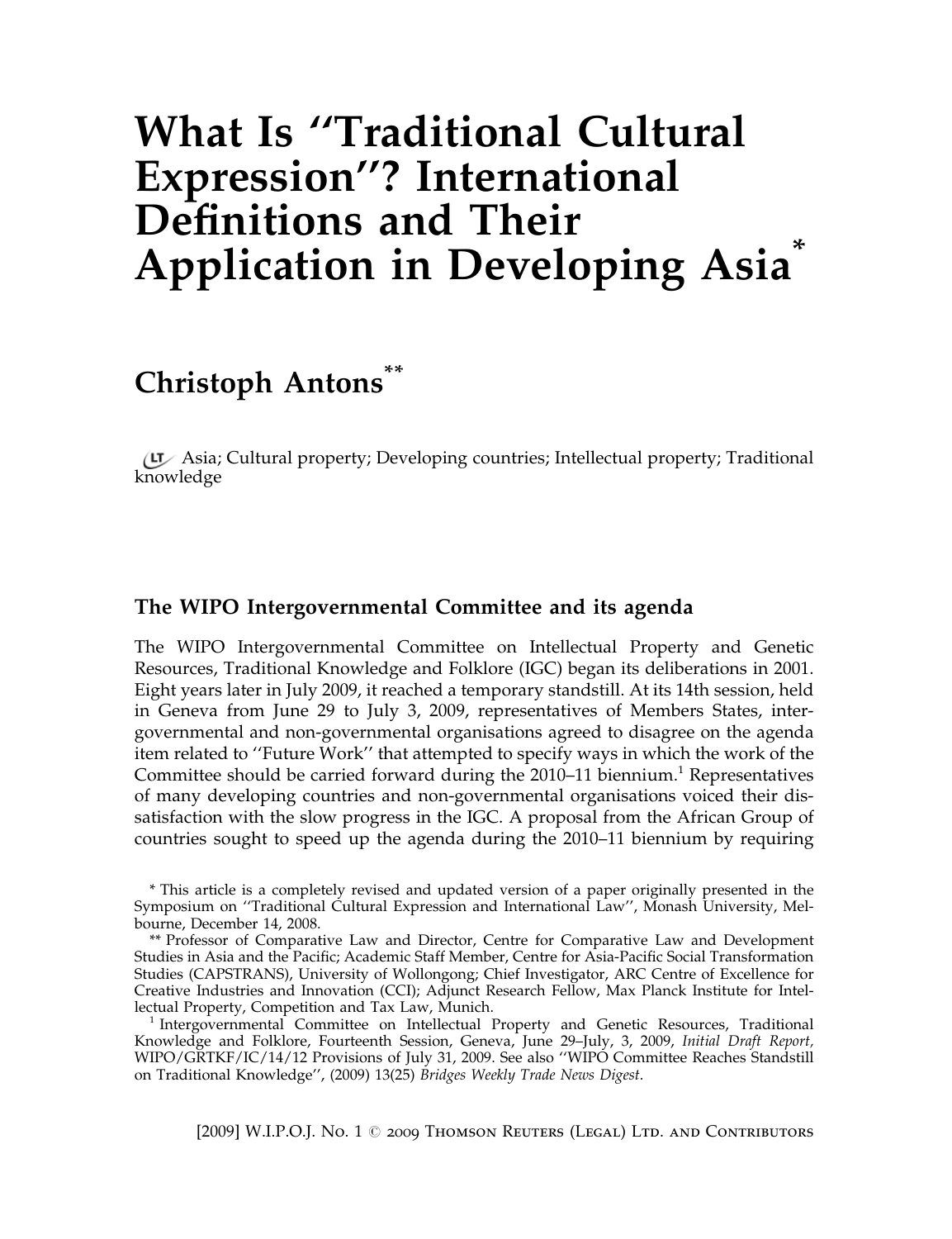''text-based negotiations'' for ''an internationally binding instrument/instruments'' with a ''clearly defined work programme and timeframe, including the holding of intersessional work sessions".<sup>2</sup> While this proposal was supported by a large number of developing country representatives, others such as the representatives of the United States, Japan or Germany, speaking on behalf of the B Group of developed countries, found still much ''unfinished analytical work'' and the necessity to further a ''common understanding'' of the issues.3 Thus, while members were clearly in favour of renewing the mandate of the IGC, there were differing views on the precise scope and aims of its work during the next biennium. The idea of intersessional work sessions and of a partial shift of forum to expert working groups as well as the composition of such groups was also disputed. At their Annual Assemblies from September 22 to October 1, 2009, WIPO member states finally renewed the mandate of the IGC with the objective of reaching agreement on a text of an international legal instrument (or instruments) and with a provision for three inter-sessional meetings of working groups.<sup>4</sup>

One of the ongoing discussions concerns definitions of ''traditional cultural expressions'', which will be the focus of the first part of this article. IGC members in fact also disagreed on whether more consensus on fundamental concepts and ''broad, non-exhaustive and non-exclusive, definitions'' was necessary<sup>5</sup> or whether it was possible to start with more loosely worded terminology in order not to get ''stuck in working on ideal definitions that could take years to adopt".<sup>6</sup> The article will then examine the approach to TCE protection in Indonesia and a few disputes between Indonesia and Malaysia about TCEs.

#### Attempts at defining ''traditional cultural expression'' (TCE)

What are the definitions, descriptive or otherwise, that have been discussed thus far? Article 1 of the WIPO Revised Objectives and Principles for the Protection of Traditional Cultural Expressions and Expressions of Folklore defines the subject matter as ''any forms, whether tangible and intangible, in which traditional culture and knowledge are expressed, appear or are manifested''.7 The provision continues to provide examples of verbal expressions, words, signs and symbols, musical expressions, expressions by action (such as dances, plays, ceremonies, rituals and other ''performances'') and tangible expressions, such as productions of art and including handicrafts, musical instruments and architectural forms. In a final part, the provision

<sup>&</sup>lt;sup>2</sup> See the text of the proposal and various proposals for amendments on pp.38–42 of WIPO/ GRTKF/IC/12 Provisions of July 31, 2009.

 $3$  See for example WIPO/GRTKF/IC/12 Provisions of July 31, 2009, pp.8–9, 20–21 and 24.

<sup>4</sup> ''WIPO Assemblies Provide Direction for Next Biennium'', at http://wipo.int/portal/en/news/2009/

article\_0038.html [Accessed October 19, 2009].<br><sup>5</sup> See for example the interventions of the representatives of New Zealand and Singapore on pp.21–<br>23.

 $6$  See the intervention of the representative of Nigeria, on p.17.

<sup>&</sup>lt;sup>7</sup> Intergovernmental Committee on Intellectual Property and Genetic Resources, Traditional Knowledge and Folklore, Twelfth Session, Geneva, February 25 to 29, 2008, Reproduction of Document WIPO/GRTKF/IC/94 ''The Protection of Traditional Cultural Expressions/Expressions of Folklore: Revised Objectives and Principles'', WIPO/GRTKF/IC/12/4(c) of December 6, 2007, p.11.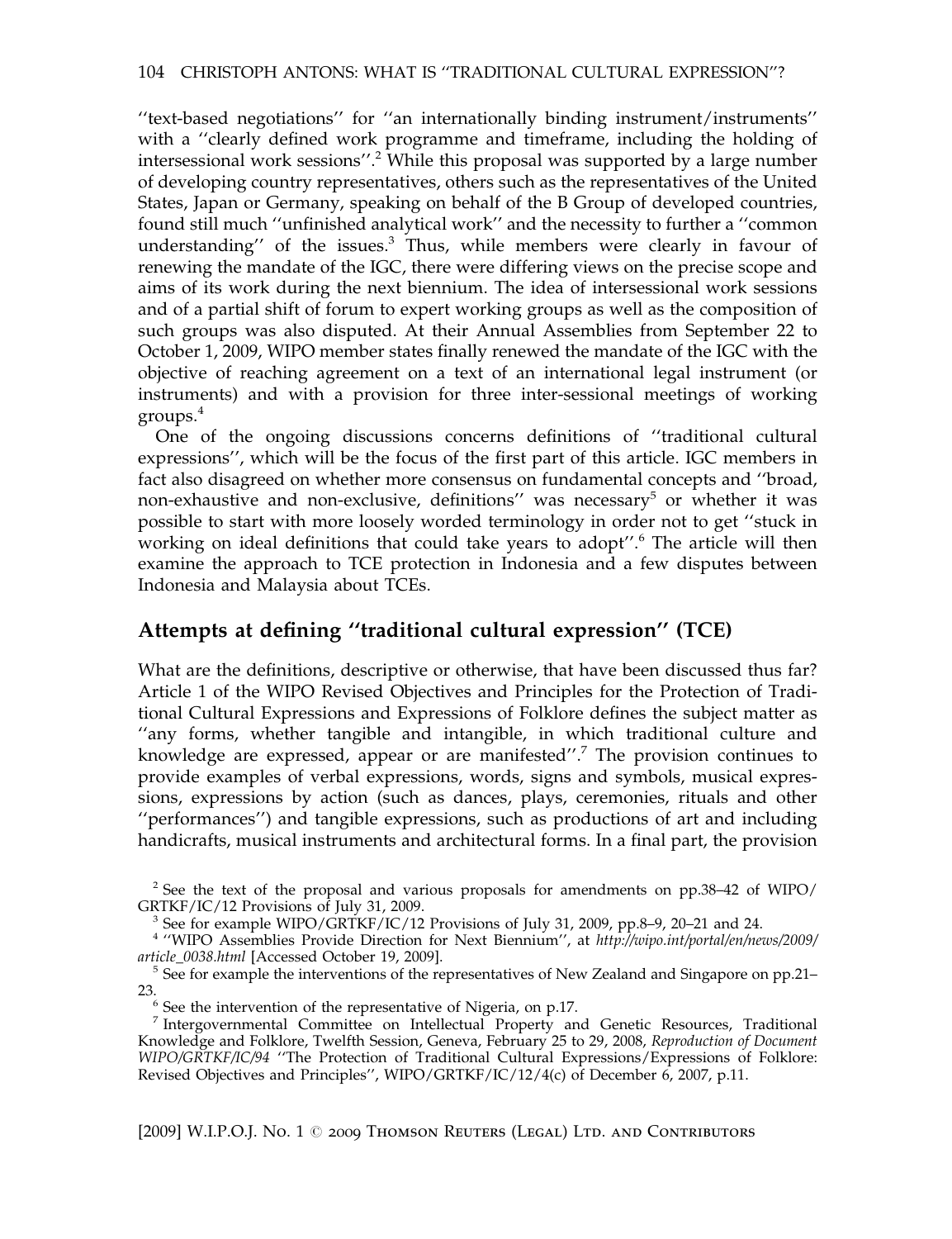links the expression to requirements of creativity and continuing ''authenticity'' of the material. Thus, the expression must be the product of creative intellectual activity (of an individual or communal nature), characteristic of a community's cultural and social identity and cultural heritage and maintained, used or developed by such community, or by individuals having the right or responsibility to do so in accordance with the customary law and practices of the community. The provision concludes by clarifying that the specific choice of terms should be determined at national and regional levels.

It has been pointed out that this current definition used by WIPO is a departure from earlier WIPO working definitions, which saw traditional cultural expressions as a subset of the wider definition of ''traditional knowledge'', which encompasses also knowledge related to the environment and biodiversity, traditional medicinal knowledge and traditional agricultural knowledge.<sup>8</sup> Still in 2001, in its original report on ''Intellectual Property Needs and Expectations of Traditional Knowledge Holders'', WIPO represented the relationship between traditional knowledge and traditional cultural expressions in a picture of overlapping circles starting with heritage as the broadest term, which incorporated traditional knowledge, which in turn incorporated the smaller subsets of the again overlapping circles of expressions of folklore and indigenous knowledge.<sup>9</sup> However, when it became clear that this picture was difficult to bring into line with the relatively neat categories of intellectual property rights, WIPO began to distinguish between traditional knowledge ''in the strict sense'', which became henceforth defined as ''technical traditional knowledge'' (and in legal terms relates to industrial property rights such as patents) and ''traditional cultural expressions" (which relate in particular to copyright). $^{10}$ 

Many analysts have regretted this bifurcation of the analysis by pointing out that the distinction between TK and TCE is an artificial one in the eyes of indigenous peoples and local communities and from the perspective of traditional creators.<sup>11</sup> Traditional cultural expressions such as textiles, music or ceremonial paintings often source the ingredients or instruments from the natural surroundings, and this requires as much technical knowledge as it requires artistic skills.<sup>12</sup> One need not be familiar with the oft-quoted holistic worldview of indigenous and local people to understand the technical knowledge involved in the creation of headbands and skirts made from

<sup>8</sup> Christoph Antons, "Introduction" in Christoph Antons (ed.), Traditional Knowledge, Traditional Cultural Expressions and Intellectual Property Law in the Asia-Pacific Region (Alphen aan den Rijn: Kluwer Law International, 2009), pp.2-3.

<sup>9</sup> WIPO, Intellectual Property Needs and Expectations of Traditional Knowledge Holders—WIPO Report on Fact-Finding Missions on Intellectual Property and Traditional Knowledge (1998-1999) (Geneva: WIPO 2001), p.26.

<sup>10</sup> WIPO/GRTKF/IC/6/4 of December 12, 2003, Intergovernmental Committee on Intellectual Property and Genetic Resources, Traditional Knowledge and Folklore, Sixth Session, Geneva, March<br>15–19, 2004, Traditional Knowledge: Policy and Legal Options p.5.

<sup>11</sup> Darrell A. Posey, "Can Cultural Rights Protect Traditional Cultural Knowledge and Biodiversity?" in Halina Niéc (ed.), Cultural Rights and Wrongs, (Paris: UNESCO and London: Institute of Art and Law, 1998), p.43.

<sup>12</sup> Michael Blakeney, ''Protection of Traditional Knowledge by Geographical Indications'' in Christoph Antons (ed.), Traditional Knowledge, Traditional Cultural Expressions and Intellectual Property Law in the Asia-Pacific Region, (2009), pp.105–107.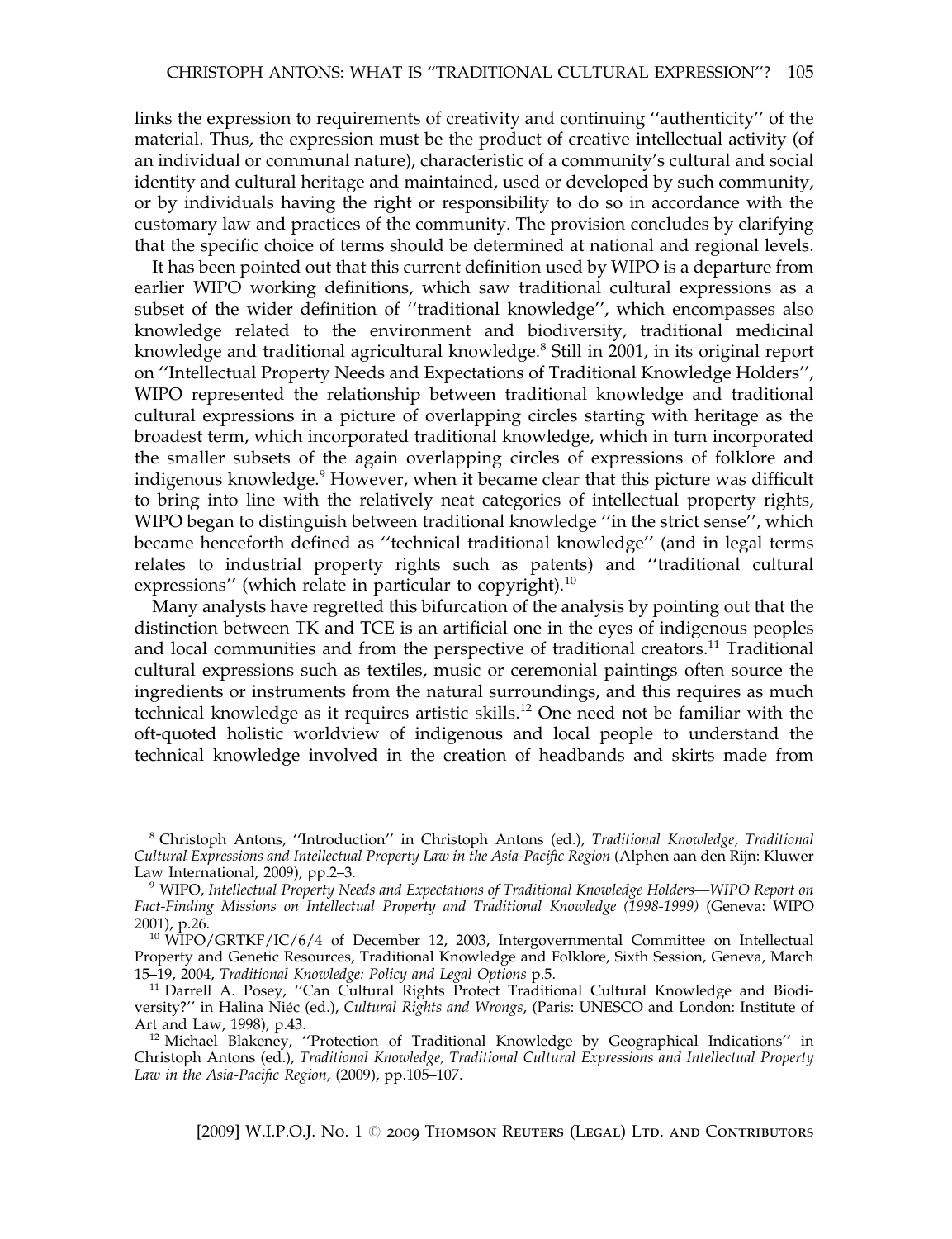paperbark by Dayak groups in the interior of Borneo $13$  or in the complicated designs and weaving techniques for silk textiles, batik, brocade weaving and embroidery in countries like Thailand and Indonesia.<sup>14</sup> Coming back to this issue in its ''draft gap analysis'' document of October 2008,<sup>15</sup> the IGC acknowledged this problem. The document in defining protection of TCEs distinguishes between ''(i) the creative and distinctive expressions themselves; and/or (ii) the reputation or distinctive character associated with them; and/or (iii) their method of manufacture (such as in the case of handicrafts, musical instruments and textiles, for example).'' As far as TCEs relate to the manufacture of crafts, musical instruments and textiles, the document regards this as referring more to what is treated as ''traditional knowledge stricto sensu'' (''in the strict sense'') in the Committee's work. The ''Revised Objectives and Principles'' document equally recognised ''the often inseparable quality of the content or substance of traditional knowledge stricto sensu (TK) and TCEs/EoF [expressions of folklore] for many communities'' and regarded the parallel but separate consideration of the issues as ''compatible with and respectful of the traditional context in which TCEs/EoF and TK are often perceived as integral parts of an holistic cultural identity.''<sup>16</sup>

However, the link between traditional knowledge and traditional cultural expressions is not only to be found in the traditional manner of manufacture of the material. Traditional cultural expressions also play an important role in the transmission of traditional knowledge. Especially in societies with few written sources of tradition, cultural expressions such as songs, legends or even paintings are often used to transmit to the next generation what WIPO would refer to as ''traditional knowledge in the strict sense''.<sup>17</sup> In parts of Asia as well, the transmission of traditional forms of knowledge, for example related to medicine, may well be in a form that would be most appropriately defined as traditional cultural expression.<sup>18</sup> While these various purposes of traditional cultural expressions are not always satisfactorily covered by the

<sup>13</sup> Roy W. Hamilton, "Barkcloth Skirts from Southwestern Borneo" in Jane Puranananda, The Secrets of Southeast Asian Textiles: Myth, Status and the Supernatural (Bangkok: James H.W. Thompson Foun-<br>dation/River Books, 2007), pp.58–71.

<sup>14</sup> Susan Conway, Thai Textiles (Bangkok: River Books Press, 1992); Susan Conway, Silken Threads Lacquer Thrones: Lan Na Court Textiles (Bangkok: River Books, 2002); Anne Richter, Arts and Crafts of Indonesia (San Francisco: Chronicle Books), pp.89–96; Sativa Sutan Aswar, Antakesuma Suji dalam Adat<br>Minangkabau—Antakesuma Embroidery in the Minangkabau Adat (Jakarta: Penerbit Djambatan, 1999).

<sup>15</sup> Intergovernmental Committee on Intellectual Property and Genetic Resources, Traditional Knowledge and Folklore, Thirteenth Session, Geneva, October 13 to 17, 2008, The Protection of Traditional Cultural Expressions: Draft Gap Analysis, WIPO/GRTKF/IC/13/4(b) Review of October 11, 2008,

Annex I, p.5. 16 IGC, WIPO/GRTKF/IC/12/4 (c), p.9. 16 IGC, WIPO/GRTKF/IC/12/4 (c), p.9. 17 On the relationship between Australian Aboriginal mythology, art and landscape see Howard Morphy, *Aboriginal Art* (London: Phaidon

 $^{18}$  On various Southeast Asian "manuals" transferring medical and other knowledge see C. Reynolds, Seditious Histories: Contesting Thai and Southeast Asian Pasts (Seattle–Singapore: University of Washington Press/Singapore University Press, 2006), pp.214-242; Soewito Santoso, The Centhini Story: The Javanese Journey of Life (Singapore: Marshall Cavendish, 2006), pp.138–139. See also Christoph Antons and Rosy Antons-Sutanto, ''Traditional Medicine and Intellectual Property Rights: A Case Study of the Indonesian jamu Industry'', in: C. Antons (ed.), Traditional Knowledge, Traditional Cultural Expressions and Intellectual Property Law in the Asia-Pacific Region (Alphen aan den Rijn: Kluwer Law International, 2009), pp.363–384.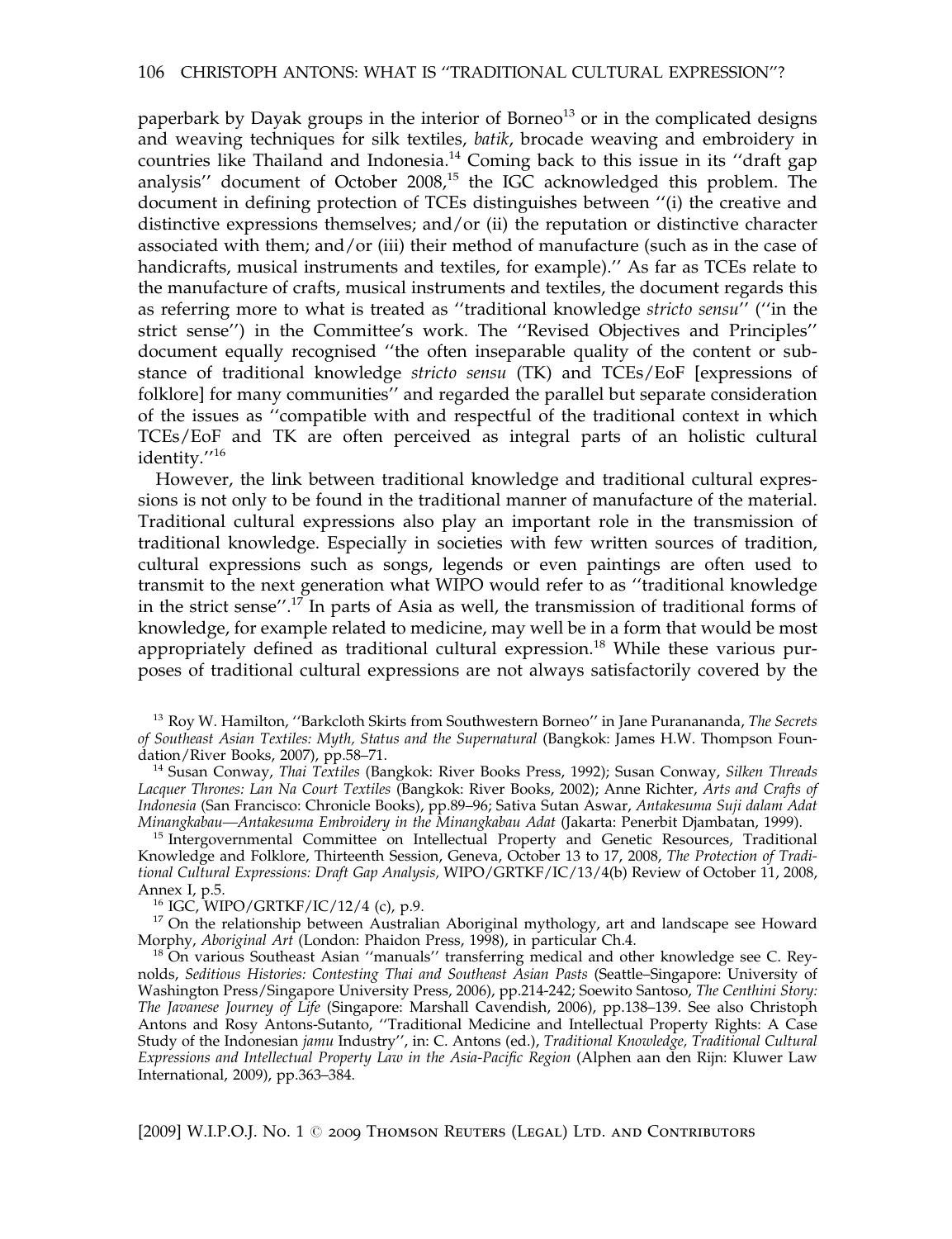current WIPO draft provisions, the distinction between TK and TCE nevertheless has been accepted among the participants in the WIPO discussions and seems to be fairly well established by now.

#### Authenticity requirements and ''modern'' interpretations of TCE

Beyond such agreement on the basics, however, much else needs to be worked out. Anthropologists and social scientists have warned, on the one hand, of the dangers of essentialising cultures<sup>19</sup> and of constructing romantic notions of tribal people that have little to do with reality.<sup>20</sup> On the other hand, they have spoken of "oppressive" authenticity'', because of the need for indigenous people to fulfil the expectations of lawyers and administrators with regards to "tradition" and "traditional life styles".<sup>21</sup> In view of such arguments, the delegation of Colombia, for example, objected to the requirement in art.1 that a TCE must be ''characteristic of a community's distinctive cultural identity and traditional heritage developed and maintained by it'', a requirement which the Colombians found imposed a too onerous burden of proof on communities.<sup>22</sup>

In the ''draft gap analysis'' document, the IGC Secretariat attempts to distinguish further within the category of TCEs between what they call ''pre-existing TCEs'' or ''TCEs stricto sensu'', on the one hand, and contemporary interpretations and adaptations of them, on the other hand.<sup>23</sup> TCEs in this latest document are characterised by creative intellectual activity, have been handed down from one generation to another, reflect a community's cultural and social identity, consist of characteristic elements of a community's heritage, are made by authors unknown and/or unlocatable and/or by communities, are often primarily created for spiritual and religious purposes, make often use of natural resources in their creation and reproduction and are constantly evolving, developing and being recreated within the community.<sup>24</sup> Further down in the latest document, the IGC secretariat outlines a very useful ''conceptual divide'' between the role of copyright and other IP rights in protecting, on the one hand, TCEs for which the commercial exploitation in as fair and balanced a manner as possible is intended, and on the other hand, TCEs that are created primarily for spiritual and religious purposes and not meant to reach as broad a public as possible. In the latter case, the document finds more appropriate the development of a sui generis IP system

 $19$  Jane K. Cowan, Marie-Bénédicte Dembour and Richard A. Wilson, "Introduction" in Jane K. Cowan, Marie-Bénédicte Dembour and Richard A. Wilson (eds), Culture and Rights: Anthropological Perspectives (Cambridge: Cambridge University Press, 2001), pp.10–11, 19 and 21; Sonia Smallacombe, ''On Display for its Aesthetic Beauty: How Western Institutions Fabricate Knowledge about Aboriginal Cultural Heritage'' in Duncan Ivison, Paul Patton and Will Sanders (eds), Political Theory and the Rights of Indigenous Peoples (Cambridge: Cambridge University Press, 2000), p.155.<br><sup>20</sup> Claire Smith, Heather Burke and Graeme K. Ward, "Globalisation and Indigenous Peoples:

Threat or Empowerment?" in Claire Smith and Graeme K. Ward (eds), Indigenous Cultures in an Interconnected World (Vancouver: UBC Press, 2000), pp.7–10.

<sup>21</sup> Jeffrey Sissons, First Peoples: Indigenous Cultures and Their Futures (London: Reaktion Books, 2005), pp.37–59.<br><sup>22</sup> IGC, WIPO/GRTKF/IC/12/4 (c), Annex, p.14.<br><sup>23</sup> IGC, WIPO/GRTKF/IC/13/4(b) Rev., Annex I, p.4.<br><sup>24</sup> IGC, WIPO/GRTKF/IC/13/4(b) Rev., Annex I, p.4.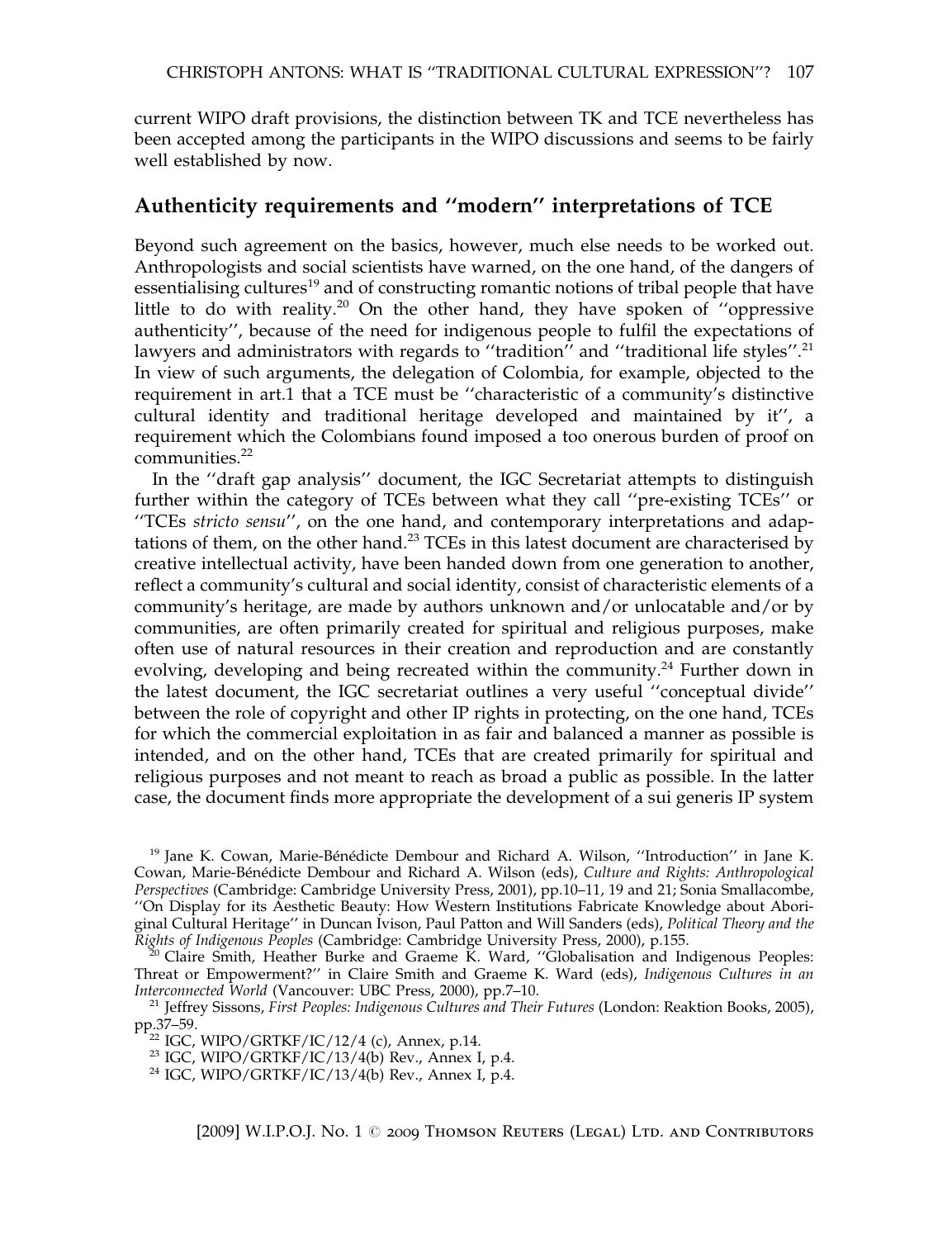or non-IP mechanisms such as laws dealing with ''blasphemy, cultural and other human rights, dignity, cultural heritage preservation, defamation, rights of publicity, and privacy''.<sup>25</sup>

This actually points to a stronger distinction again between IP protection regarding material for commercialisation and non-IP protection for sacred and secret aspects of cultural heritage. Such a distinction between the interests of the public, national governments and the public administration in heritage protection and the interests of private parties and communities in intellectual property protection for commercialisation is indeed important. The increasing use of intellectual property and other private property rights for the fulfilment of public purposes such as biodiversity protection and heritage protection in the context of a shift from ''top down'' to ''bottom up'' policy approaches has led in recent years to a blurring of the distinction between the interests of national governments, communities and private parties.<sup>26</sup> WIPO as a United Nations organisation is of course typically involved with state parties and national governments rather than communities at the grassroots level. Although NGOs and representatives of local and indigenous communities are meanwhile included in the deliberations of the Intergovernmental Committee, any implementation of new legislation or the conclusion of international treaties in TCE protection remains a matter for national governments. Many of the practical measures such as the establishment of royalty collection agencies and support funds equally depend on the intermediary role of national governments.<sup>27</sup> If the distinction between private IP rights and public heritage protection laws is blurred, then the ultimate benefactor of such newly created rights may often, at least initially, be the nation state and the national government rather than the community or the individuals within a community responsible for creating the expressions.

#### TCE protection in the Indonesian Copyright Act

An example for the blurring of heritage and copyright protection comes from Indonesia. In 1982, Indonesia adopted its first national Copyright Act, and it repealed the previous Dutch colonial legislation of 1912.<sup>28</sup> Indonesia was just one of several developing countries to replace its colonial copyright act and to introduce national copyright protection for the first time during the 1970s or 1980s. To facilitate this step, both WIPO and UNESCO had drafted sets of model provisions in 1976 (the Tunis Model Copyright Law for Developing Countries) and in 1982 (the WIPO/UNESCO Model Provisions on Copyright). In accordance with the state centred development

<sup>28</sup> Christoph Antons, *Intellectual Property Law in Indonesia* (London: Kluwer Law International, 2000), pp.53–54.

<sup>&</sup>lt;sup>25</sup> IGC, WIPO/GRTKF/IC/13/4(b) Rev., Annex I, p.11.<br><sup>26</sup> For a critique of this development in the field of environmental governance see Peter Newell, ''The Marketization of Global Environmental Governance: Manifestations and Implementations'' in Jacob Park, Ken Conca and Matthias Finger (eds), The Crisis of Global Environmental Governance:<br>Towards a New Political Economy of Sustainability (London and New York: Routledge, 2008), pp.84–86.

<sup>&</sup>lt;sup>27</sup> Christoph Antons, ''Traditional Cultural Expressions and Their Significance for Development in a Digital Environment: Examples from Australia and Southeast Asia'' in Christoph Beat Graber and Mira Burri-Nenova (eds), Intellectual Property and Traditional Cultural Expressions in a Digital Environ-<br>ment (Cheltenham, UK-Northampton, MA: Edward Elgar Publishing, 2008), p.299.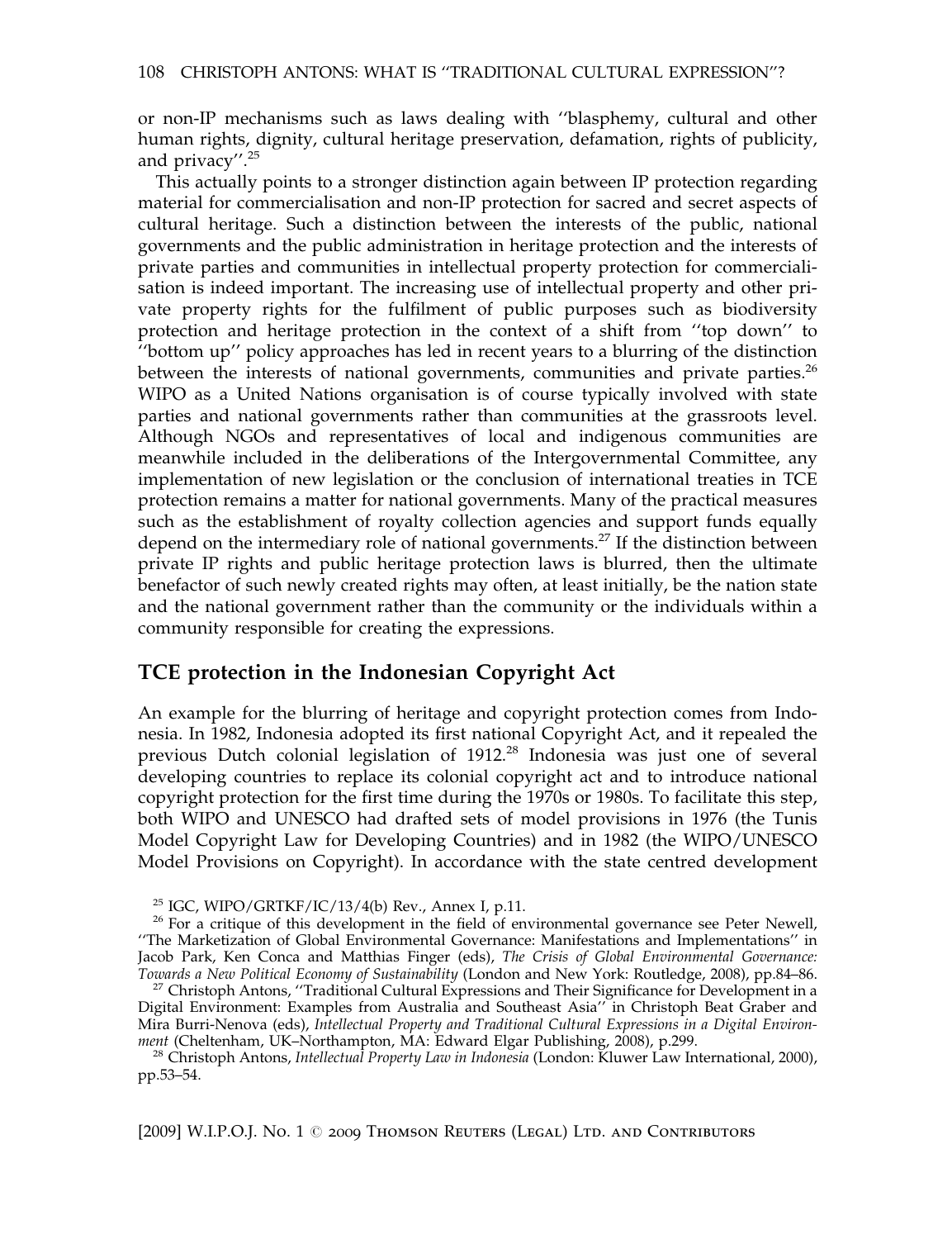models of the 1960s and 1970s, the Tunis Model Law introduced a folklore protection provision, which left the administration of royalty collection for folkloristic expressions exclusively in the hands of a ''competent authority'' at the national level. The model provisions of 1982, on the other hand, foresaw royalty collection by a ''competent authority'' of the state or by the ''community concerned''.<sup>29</sup> Indonesia adopted in 1982 the model of the 1976 Tunis Model Law and introduced art.10 of the Copyright Act, which has now with few modifications been taken over into the Copyright Act of 2002. The provision is to be found in a part of the Copyright Act, which bears the heading ''Copyright related to works whose author is not known''.<sup>30</sup> This is a reference to art.15.4 of the Berne Convention introduced in 1967 to provide protection to TCEs with no identifiable authors again via a ''competent authority'' to represent the authors and protect and enforce their rights. $31$  Article 10(1) declares categorically that the state holds the copyright to prehistorical and historical works and to ''other national cultural objects''. The Indonesian state also holds the copyright according to art.10(2) to folklore and to the so-called ''products of popular culture which become common property''. The provision continues with a list of examples of such folkloristic expressions, such as ''stories, tales, fairy tales, legends, chronicles, songs, handicrafts, choreographies, dances, calligraphies and other works of art''. Article 10(3) then stipulates that non-Indonesians must obtain a licence from a ''relevant agency'' if they want to publish or multiply such material. The provision of art.15.4 Berne Convention seems to have inspired art.11 of the Indonesian Copyright Act, which at first sight could also be relevant for TCEs and EoF that are not claimed by specific communities. According to art.11(1), the state holds the copyright in the interest of the author, if the work is unpublished and the author unknown. If such works have been published, the unknown author will be represented by the publisher or again by the state, if both author and publisher are unknown (art.  $11(2)$ , (3)). However, apart from the absence of a ''competent authority'', whose designation is required by art.15.4 Berne Convention, the provisions on time limitation in the Indonesian Copyright Act make it plain that art.11 in its current form is unsuitable and apparently not meant to apply to expressions of folklore. For while the folkloristic expressions mentioned in art.10(2) enjoy protection without any time limit (art.31(1)a.), time-limits of 50 years after publication or after a work becomes known apply to the works of unknown authors regulated in art.11 (see art.31(1) b. and (2)). Nevertheless, the fact that these various regulations appear together in the same part of the Act as ''works of unknown authors'' means that there is potential of conflict with regards to expressions of folklore of unknown authors that are not claimed by specific communities and that could also be claimed under art.11. In this case, such ''works'' would in fact enter the public domain after the end of the limitation period. However, while the wording of art.11 allows for such an

<sup>&</sup>lt;sup>29</sup> Janice G. Weiner, ''Protection of Folklore: A Political and Legal Challenge'' (1987) 18 IIC 86–87. 30 For an Indonesian language version of the legislation see Tim Redaksi Tatanusa (ed.), 7 *Undang*-Undang: Rahasia Dagang, Desain Industri, Desain Tata Letak Sirkuit Terpadu, Paten, Merek, Hak Cipta, Perlindungan Varietas Tanaman (Jakarta: PT Tatanusa, 2005). For an English language version see Yasmon (Rangkayo Sati), Indonesian Intellectual Property Directory (Jakarta: Shortcut, 2006) and the website of the Indonesian Directorate General of Intellectual Property Rights at http://www.dgip.go.id/ ebscript/publicportal.cgi?.ucid=2662&ctid=77&type=0 [Accessed September 10, 2009].<br><sup>31</sup> WIPO/GRTKF/IC/13/4(b) Rev., Annex I, p.14.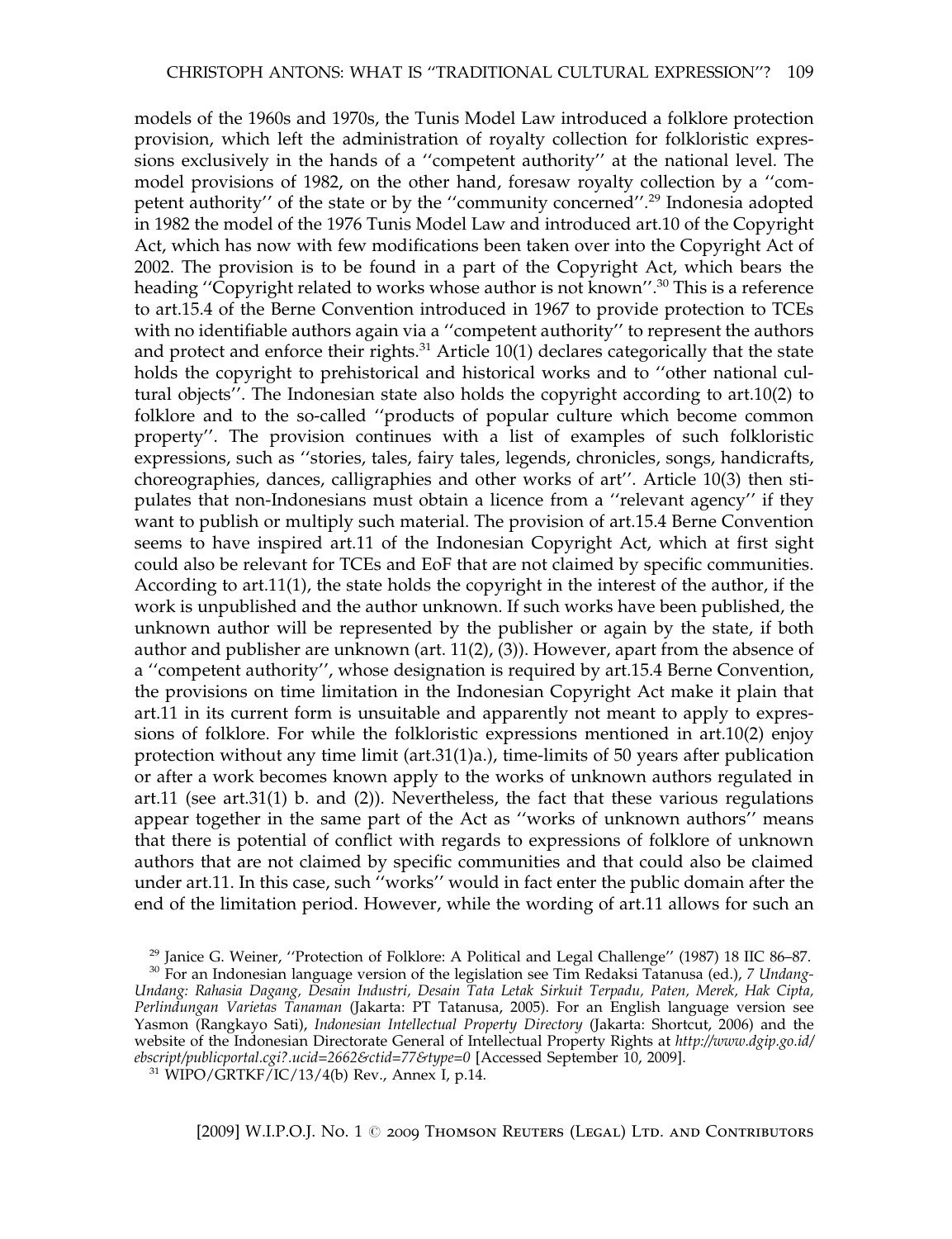interpretation, it will be more appropriate to regard art.10(2) and (3) as specifically addressing TCEs and, therefore, as the more suitable provision in this context.

Regarding this current ''folklore'' protection provision of art.10(2) and (3), several aspects are remarkable. First, art.10(4) requires a government regulation for the scheme to become operative and this has never been issued. Secondly, it works with the fiction that folkloristic expressions and pre-historical and archaeological heritage material all constitute ''works'', a term which in copyright protection is usually reserved for original expressions of an individual author or of a collective of authors. The Indonesian language knows two terms to refer to a ''work'', in the copyright sense, and both are used in the Copyright Act. Karya is the more literal translation of ''work'' and is often used to refer to the works of an author or a composer in ordinary language, whereas ciptaan (literally the ''creation'') expresses a work of greater individuality and is used in the Copyright Act as the equivalent of the legal concept of ''work''. Nevertheless, both terms are used in art.10(2) and (3) with regards to expressions of folklore, so that it can safely be concluded that they are also regarded as works in a copyright sense. Thirdly, the folklore protection provision of art.10(2) mixes material commonly associated with collectively developed folkloristic expressions such as fairy tales and legends with potentially quite individualist expressions that are more often associated with individual copyright for artistic works such as choreographies and calligraphy. This could lead to a potential overlap with individual copyright protection, so that a distinction would have to be made (presumably by the ''relevant agency'') as to whether a particular choreography or calligraphy is ''modern'' or "traditional".<sup>32</sup> The same would presumably apply to handicrafts, especially to traditional versions of batik, which in its modern version of ''batik art'' is mentioned in art.12(1) of the Copyright Act as an example for individual works. Fourthly, once all of this heritage and folkloristic material has been declared to constitute ''works'' in a copyright sense and to qualify for copyright protection, the Act puts the Indonesian state as represented by the national government into the position of the copyright holder and administrator of any rights and benefits that may derive from this construct.

#### The distribution of rights and responsibilities between the national government and communities

When the provision was introduced in the early 1980s, it unsurprisingly raised concerns among those regional communities in Indonesia which actually produce the material. However, the original wording of the provision in the Copyright Act of 1982 declared that the Indonesian state would exercise the copyright in the material ''with regards to foreign countries''. This led copyright experts and interested authors at the time to the conclusion that the state's copyright in this case was restricted to foreigners,

<sup>&</sup>lt;sup>32</sup> Christoph Antons, "Traditional Knowledge and Intellectual Property Rights in Australia and Southeast Asia'' in Christopher Heath and Anselm Kamperman Sanders (eds), New Frontiers of Intellectual Property Law: IP and Cultural Heritage, Geographical Indications, Enforcement and Overprotection (Oxford and Portland, Oregon: Hart Publishing, 2005), p.48.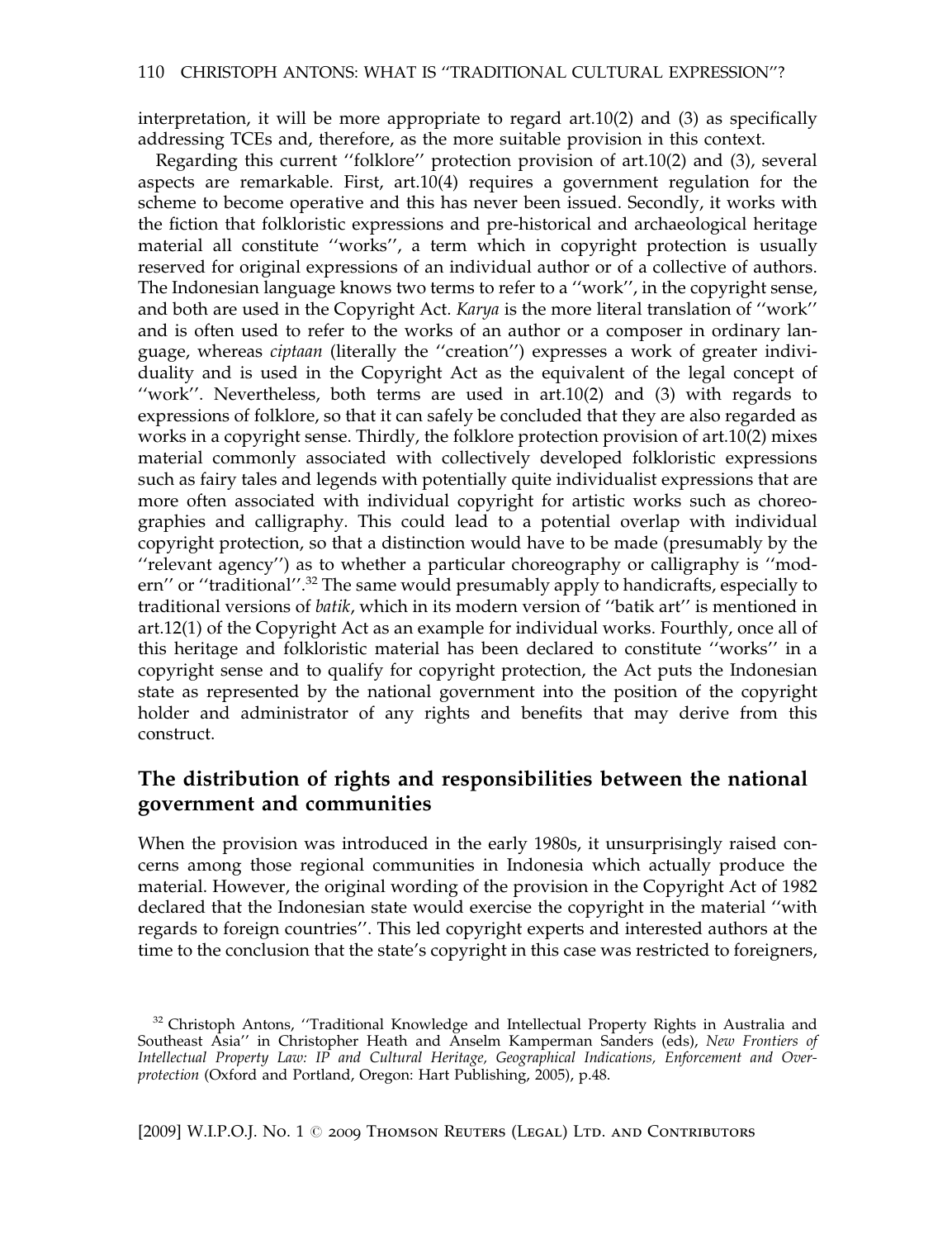whereas Indonesian citizens would be free to use the material.<sup>33</sup> If one enters one of the large arts and crafts centres in Indonesia's capital Jakarta, one finds a huge variety of batik clothing from Java, paintings from Bali, embroidery from Sumatra, ikat weavings from islands such as Flores or Timor and masks and totemic poles from the province of West Papua. At the time of the introduction of the Copyright Act, these many different communities were apparently concerned that the copyright of the state to this material could lead to restrictions for their own traditional uses. According to the writer Ajip Rosidi, the specific wording of the folklore provision and its reference to foreign countries was introduced as a compromise between the government and critics of the draft to alleviate the concerns of local communities. $34$  Presumably these concerns extended also to the manner in which traditional material was to be identified, royalties to be collected and how benefits were to be distributed to the producer communities.<sup>35</sup> Under the previous law, the interpretation that Indonesians were generally free to use traditional material could also be collected from an explanatory memorandum to the 1997 revision of the Copyright Act concerning batik, which confirmed that traditional *batik* was only protected vis-à-vis foreign countries.

If anything, the discussion about benefit distribution has intensified since the end of the Suharto government in 1998. Indonesia has since then embarked on a policy of administrative and legal decentralisation and the responsibility for many areas of tax collection and financial administration has been delegated from the central government to regional administrators.<sup>36</sup> It is interesting to note that at a time of such widespread decentralisation, the centralised administration of copyright to folkloristic expressions by the national government was reaffirmed and in fact further strengthened in the Copyright Act of 2002. Whereas the Copyright Act of 1982 stated that the Indonesian state would hold the copyright ''with regards to foreign countries'', this qualification disappeared with the 2002 amendment. If one wants to speculate about the reasons for this trend, the following propositions could be put forward: first, the Indonesian Government perceives the potential for abuse and rip off of folkloristic material largely as a threat from outside and from foreigners, such as tourists and collectors of traditional art from the industrialised world. As a consequence, the explanatory memorandum to art.10(2) mentions that the provision is intended to ''prevent actions by foreign parties which could damage the relevant cultural values''. Thus, a centralised approach is regarded as the most practical step to defend Indonesian culture against misuse by foreigners and to collect royalties on behalf of Indonesia from Western tourists and collectors interested in the material. Potential conflicts between various Indonesian communities or between Indonesian communities and individuals are left unregulated. The role of the state as defender of national

pp.79–80; J.C.T. Simorangkir, *Undang-Undang Hak Cipta 1982*, (Jakarta: UHC, 1982), p.136.<br><sup>34</sup> A. Rosidi, *Undang-Undang Hak Cipta—Pandangan Seorang Awam* (Jakarta: Djambatan, 1984).<br><sup>35</sup> Antons, *Intellectual Property La* Beckmann, ''Between Global Forces and Local Politics: Reorganisation of Village Government in Indonesia'' in Christoph Antons and Volkmar Gessner (eds), Globalisation and Resistance: Law Reform in Asia Since the Crisis (Oxford and Portland, Oregon: Hart, 2007), pp.211–252; Mark Turner and Owen Podger with Maria Sumardjono and Wayan K. Tirthayasa, Decentralisation in Indonesia: Redesigning the State (Canberra: Asia Pacific Press, 2003).

<sup>&</sup>lt;sup>33</sup> A. Rosidi, Undang-Undang Hak Cipta—Pandangan Seorang Awam (Jakarta: Djambatan, 1984),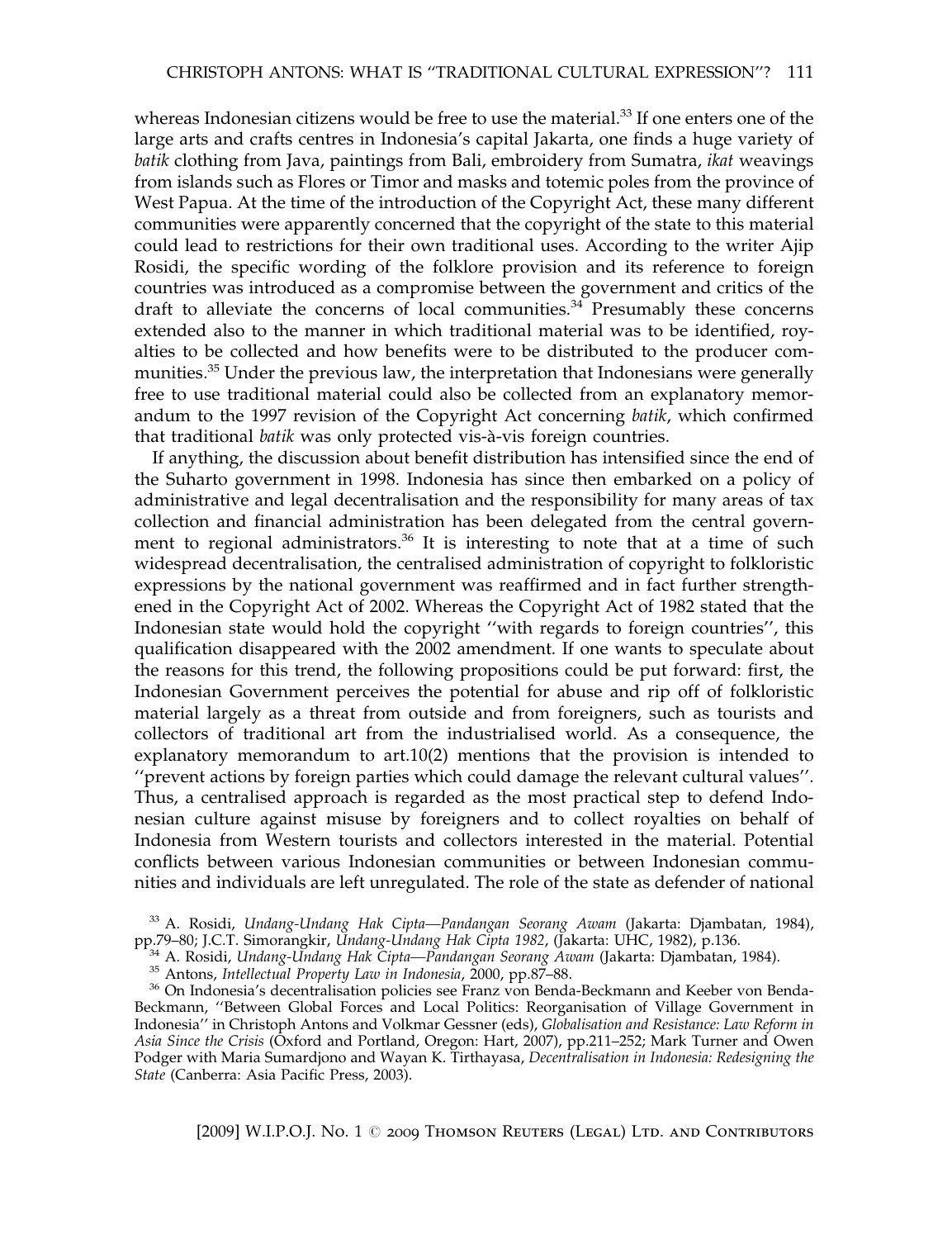culture is also to be found in art.32(1) of the Indonesian Constitution, which requires that:

''the state shall advance the national culture of Indonesia among the civilisations of the world by assuring the freedom of society to preserve and develop cultural values.''

A second reason is the still pressing need for relatively young nation states like Indonesia to consolidate the unity of the nation against separatist tendencies. In many ways it is a tragedy for young Asian nation states that they have to consolidate a still precarious national unity at a time when older nation states in Europe and North America are beginning to move towards larger regional arrangements and at a time when the forces of globalisation provide smaller nations and regions with commercial opportunities of their own.<sup>37</sup> National symbolism is important in this context and traditional cultural expressions play an important role in such national symbolism.

Thirdly, and following on from this, in Indonesia as in many other countries, local and regional cultural expressions are also used to create national culture and national identity symbols. In Indonesia, these are used in politics, but also in tourism campaigns. Of course, the state control of the expressions facilitates their use for such purposes and it may in the long run transform originally local and regional expressions into national heritage.

Interesting to note further is that Indonesia recently introduced protection for geographical indications (GIs), which allows groups of individual users and communities to register GIs related to TCEs such as handicraft. Although the acquisition of such GI protection requires the taking of many bureaucratic hurdles and approval by various government authorities,<sup>38</sup> it is not entirely clear how such individual and community rights stemming from GI protection relate to the government administered copyright scheme, if that would ever become implemented. Four products have meanwhile been registered for GI protection, including the famous Jepara furniture.<sup>39</sup> However, the different and conflicting interests mentioned above have meant that 27 years after the provision was first introduced, a necessary government regulation required in art.10(4) to implement the folklore protection and specify the details has still to be issued. In any case, it seems that the developments have finally overtaken the copyright approach to TCE in Indonesia. The government is working on a draft law to protect TK and TCE in a comprehensive manner. At the same time, other intellectual property laws such as the Copyright Act are being reviewed. The outcome may well be that the folklore protection provision will be deleted in the Copyright Act and that the subject matter will become exclusively regulated via the sui generis TK/TCE law.

 $37$  Antons, "Traditional Cultural Expressions and Their Significance for Development in a Digital Environment: Examples from Australia and Southeast Asia'' in Intellectual Property and Traditional Cultural Expressions in a Digital Environment, 2008, p.289. <sup>38</sup> Christoph Antons, ''Traditional Knowledge and Approaches in the Asia-Pacific Region'' in

Antons (ed.), Traditional Knowledge, Traditional Cultural Expressions and Intellectual Property Law in the<br>Asia-Pacific Region, 2009, pp.58–59.

<sup>&</sup>lt;sup>39</sup> "Jepara bentuk lembaga verifikasi merek", August 25, 2009, available on the website of the Directorate General of Intellectual Property Rights, www.dgip.go.id/ebscript/publicportal.cgi?.ucid=23 &id=2407&type=2 [Accessed August 30, 2009].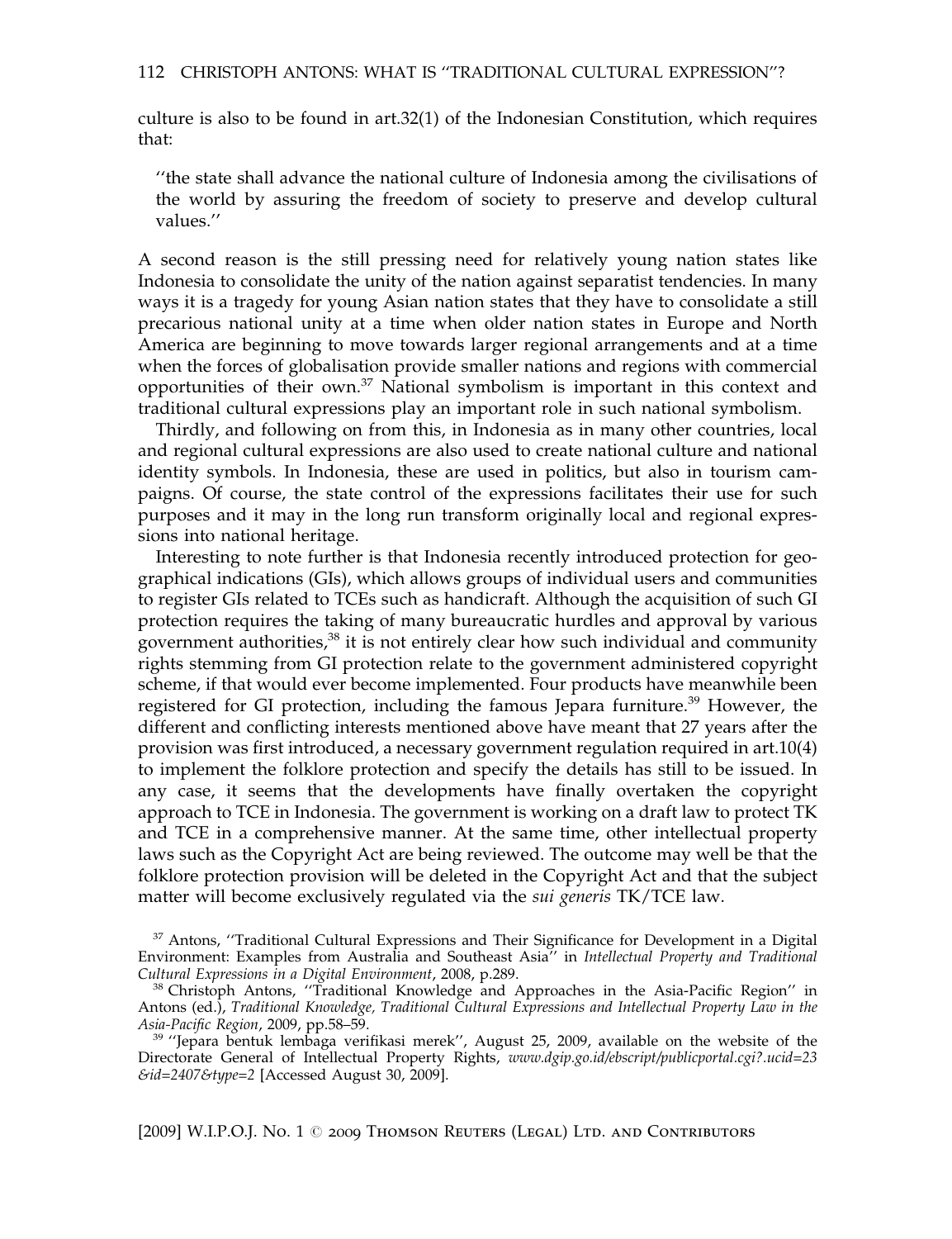#### Regional disputes about TCEs

Although the Indonesian version of folklore protection in the Copyright Act has remained as a theoretical option on paper only, various regional disputes over traditional songs, music and batik have demonstrated, how problematic the national approach to TCE occasionally can become. In view of a common Malay heritage, it is not surprising that many of these disputes have involved Indonesia's ASEAN neighbour Malaysia. In 2007, for example, the use of the folk song ''Rasa sayang'' for a Malaysian tourism campaign sparked a diplomatic row between the two ASEAN countries, after a member of the Indonesian Parliament urged the Government to sue the Malaysian Tourism Ministry over the use of the song, which in his view was appropriation of Indonesian heritage. He also thought that the Malaysians had appropriated other elements of the Indonesian culture related to Batik art and the shadow puppet theatre (wayang) in the past. $40$  The Indonesian Tourism and Cultural Minister equally wanted to investigate how far Indonesia could claim copyright to the song. The Indonesians believe that the song originated in the Moluccan islands. The Malaysian Tourism Ministry responded on the other hand that the song was widely used throughout the Malay archipelago and was therefore heritage of the Malay islands rather than Indonesia. $41$  A heated debate developed on the internet, and both sides attempted to provide evidence for their claims using, among other things, films and other historical material, which was posted on YouTube.

In August 2009, a similar dispute developed over the use of a typical Balinese dance created originally for temple ceremonies as part of a tourism promotion series "Enigmatic Malaysia" on the Discovery Channel.<sup>42</sup> This most recent dispute highlights the importance of traditional culture for tourism, which explains the relevance of TCEs beyond the purely regional context. Like Malaysia, Indonesia also wants to extend cultural tourism and provide opportunities for traditional artists<sup>43</sup> by using its cultural diversity and its heritage of world famous temples and monuments such as for example the Borobudur temple complex in Central Java. The Indonesian Minister for Culture and Tourism sent a letter to his Malaysian counterpart protesting the use of the Balinese dance for the series ''Enigmatic Malaysia''.<sup>44</sup> Indonesia's President Susilo Bambang Yudhoyono asked the Malaysian Government to respect the sensitivities of the Indonesian people and pointed out that this was not the first incident of this nature.<sup>45</sup> Both he and the Minister for Culture and Tourism thought that such cases

<sup>&</sup>lt;sup>40</sup> "Malaysia Urges Indonesia to Drop Plans to Sue over Folk Song", Jakarta Post, October 8, 2007.<br><sup>41</sup> "Rasa Sayang Belongs to all", *The Star Online*, October 3, 2007.<br><sup>42</sup> "Indonesian Outrage over a Dance", *Asia Sent* 

 $43$  "Pemberdayaan Masyarakat Seni Tradisi dalam Industri Pariwisata Budaya", available from the website of the Indonesian Ministry for Culture and Tourism, http://www.budpar.go.id/page.php? ic=541&id=150 [Accessed August 30, 2009]. See also ''Jero Wacik: Daftarkan Karya Budaya ke Hak Intelektual'', Suara Pembaruan, October 22, 2007, available at http://www.cabiklunik.blogspot.com/2007/10/

jero-wacik-daftarkan-karya-budaya-ke.html [Accessed August 30, 2009].<br><sup>44</sup> ''Soal Tari Pendet, Menbudpar Kirim Surat Teguran Keras ke Malaysia'', August 24, 2009. http://<br>www.budar.go.id/page.php?ic=511&id=5075 [Accessed A

<sup>&</sup>lt;sup>45</sup> "Presiden Minta Malaysia Proporsional Terkait Tari Pendet", August 25, 2009, http://www.bud  $par.gov.id/page.php?ic=511&6id=5078$  [Accessed August 30, 2009].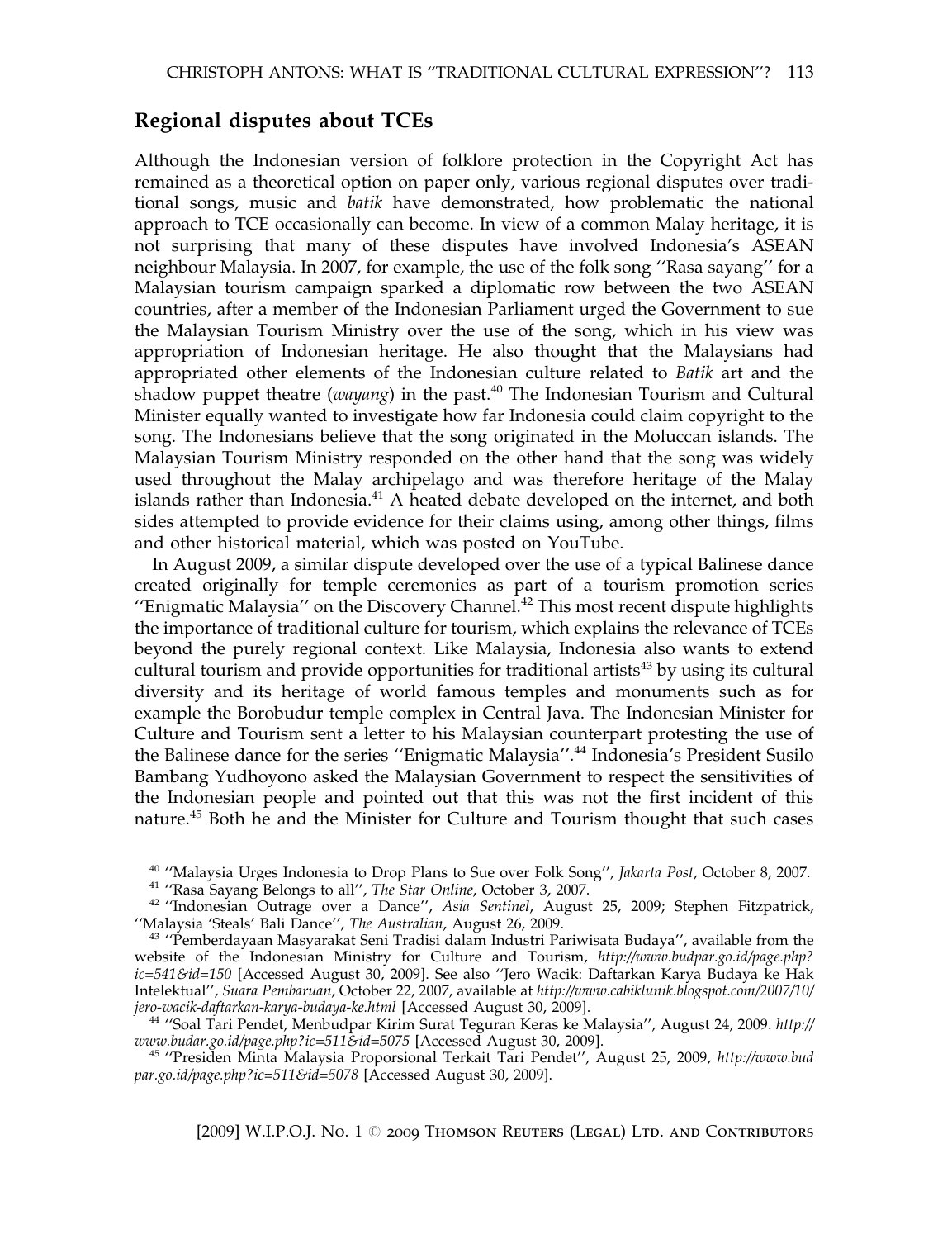could in the future be referred to an Eminent Persons Group formed a few years earlier to mediate in conflicts between the two countries. The Minister also mentioned an informal bilateral agreement concluded in 2008 for similar purposes.<sup>46</sup> Discovery Channel removed the promotional film and issued an apology, while the Malaysian Government pointed out that the film clip was produced by a private company and not by the Malaysian Government.<sup>47</sup>

In the wake of this latest incident, the Minister, other government officials and academics called on the Indonesians to register their cultural expressions. They pointed in this context to a Memorandum of Understanding between the Ministry of Culture and Tourism and the Ministry of Justice and Human Rights. These two departments had together created a registration facility, which since 2007 had registered approximately 600 cultural expressions within the Ministry of Culture and Tourism and approximately 2000 within the Ministry of Justice and Human Rights.<sup>48</sup> This is apparently meant as a preliminary defensive mechanism against claims to the material from outside of Indonesia and as preparation for intellectual property protection, once the relevant mechanisms are in place.<sup>49</sup> In the province of West Kalimantan, the provincial government asked in particular for the registration of TCEs of unknown authorship. $50$  As mentioned above, when intellectual property protection for TCEs finally becomes established in Indonesia, it may well be via a new sui generis legislation rather than the Copyright Act. A Draft Law on the Protection of Traditional Knowledge and Traditional Cultural Expressions is currently in preparation. Under discussion since 2001, the draft law is expected to be finalised and submitted to the Indonesian parliament in 2010.<sup>51</sup> The new law is expected to cover among other things copyright and patent protection for TCEs and TK and the distribution of benefits between TK/TCE providers and users of the system. According to press reports, it is envisaged at this stage that much of the financial benefits will be for regional government institutions with customary law councils *(dewan adat)* as the first reference point.<sup>52</sup> If a customary law council does not exist, the benefits are supposed to flow to

<sup>46</sup> "RI-Malaysia Punya Perjanjian Tak Formal untuk Selesaikan Sengketa Karya Budaya", August 24, 2009, http://www.budpar.go.id/page.php?ic=511&id=5075 [Accessed August 30, 2009].

<sup>48</sup> "Asal Tidak Diklaim, Tari Pendet Dapat Ditayangkan untuk Promosi Pariwisata", August 21, 2009, http://www.budpar.go.id/page.php?ic=511&id=5072 [Accessed August 30, 2009]; ''Menbudpar Kembali Ingatkan Agar Karya Budaya Segera Didaftarkan'', August 25, 2009, http://www.budpar.go.id/ page.php?ic=511&id=5077 [Accessed August 30, 2009]; A.S. Nugroho, ''Surat Malaysia diperkirakan pekan depan", Waspada Online, August 28, 2009, available at http://www.waspada.co.id/index.php?view<br>=article&catid=17%3Anasional&id=48312 [Accessed August 30, 2009].

 $49$  "Seniman Bali Desak Pemerintah Pertahankan Tari Pendet", August 24, 2009, available from the website of the Directorate General of Intellectual Property Rights, http://www.dgip.go.id/ebscript/public

portal.cgi?.ucid=376&ctid=23&id=2403&type=2 [Accessed August 30, 2009].<br><sup>50</sup> "Kalbar daftarkan HaKI local", August 28, 2009, http://www.dgip.go.id/ebscript/public<br>portal.cgi?.ucid=376&ctid=23&id=2409&type=2 [Accessed Augus

<sup>51</sup> ''Surat Malaysia diperkirakan pekan depan'', Waspada Online, August 28, 2009, available at http://<br>www.waspada.co.id/index.php?view=article&catid=17%3Anasional&id=48312 [Accessed August 30, 2009].

www.waspada.co.id/index.php?view=article&catid=17%3Anasional&id=48312 [Accessed August 30, 2009].<br><sup>52</sup> ''Hak Cipta dan Paten Budaya Diatur dalam UU Baru'', Republika Online, December 2, 2008, http:// www.republika.co.id/print/17772 [Accessed August 30, 2009]; T.A. Ryadi, ''Lindungi Pengetahuan dan Ekspresi Budaya Bangsa'', Jurnal Nasional, December 3, 2008, available at http://www.forumbudaya.org/ index.php?option=com\_content&task=view&id=228&Itemid=61 [Accessed August 30, 2009].

<sup>&</sup>lt;sup>47</sup> Fitzpatrick, "Malaysia <sup>7</sup>Steals' Bali Dance", *The Australian*, August 26, 2009; "Indonesian Outrage over a Dance", Asia Sentinel, August 25, 2009.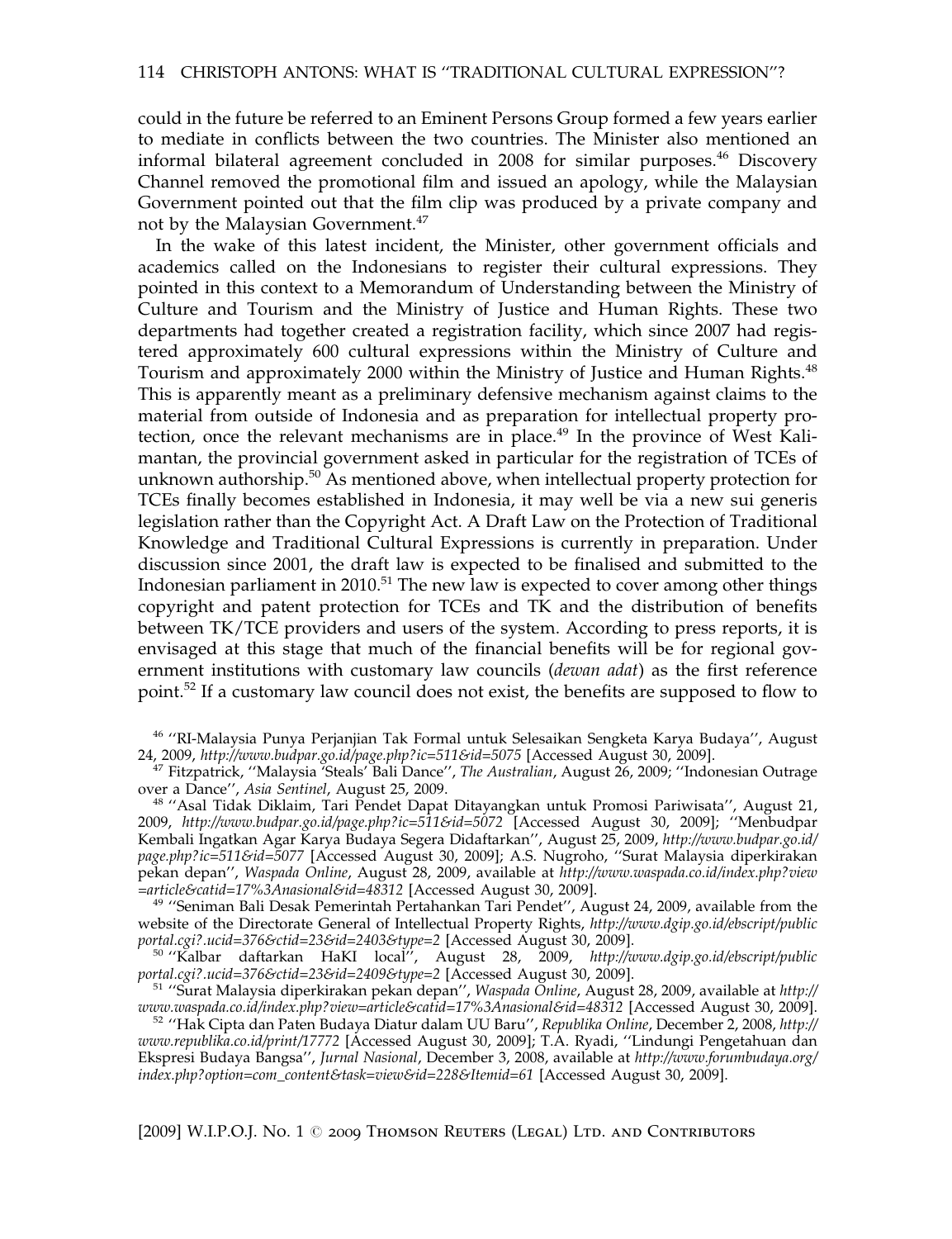the regional government and to the national government, if it concerns TK or TCEs used across the boundaries of various provinces.

#### Conclusion

In view of the high expectations when the IGC began its work in 2001, the immediate results have perhaps been somewhat disappointing. However, the Committee had to grapple with extremely complex issues discussed by stakeholders with often very diverging interests such as countries at different levels of development, national governments with an interest in furthering national development objectives and local and indigenous producers and holders of TK/TCEs seeking to obtain an equitable share of the benefits from the use of their knowledge and cultural expressions. From this perspective, much progress has been made in identifying the problems and in creating a much greater awareness of the complexities. The experience with Indonesia's unimplemented copyright provision shows that these complexities continue at the national and regional level. The shift in governance towards ''bottom up'' models with significant involvement of local communities is laudable, but often not easy to implement in practice. Colonial policies and many years of internal migration in postcolonial nation states often mean that boundaries of communities are difficult to draw, and customary institutions for local government, where they still exist, would have to be resurrected from a long period of decline.<sup>53</sup> The link to land so typical of customary law institutions may be broken and sometimes attempts to re-establish it can lead to significant conflicts over land and resources.<sup>54</sup> It will be interesting to see how the proposed Indonesian sui generis legislation will deal with these issues and how it will be accepted by local stakeholders with significant expectations with regards to their future benefits.

What is also becoming increasingly clear is the attractiveness of TCEs as symbols of national unity in diversity, to increase cultural tourism in local and regional settings and to participate in an emerging trade with upmarket, ''modern'' interpretations and adaptations of traditional cultural material. Here, the IGC's ''draft gap analysis'' proposal to distinguish more strongly between various TCEs depending on whether commercialisation or the safeguarding of sacred and/or secret material is intended appears as a step in the right direction. Finally, the regional disputes about TCEs show that heritage protection is a serious matter in Asia, as such heritage is still sometimes used to symbolise nation states, political legitimacy and sometimes even to define

<sup>54</sup> For a critical study of such problems encountered during fieldwork in Indonesia's Central Sulawesi Highlands see T. Murray Li, The Will to Improve: Governmentality, Development and the Practice of Politics (Durham & London: Duke University Press, 2007). For a different assessment from fieldwork in West Sumatra see von Benda-Beckmann and von Benda-Beckmann, ''Between Global Forces and Local Politics: Reorganisation of Village Government in Indonesia'' in Globalisation and Resistance: Law Reform in Asia Since the Crisis, 2007, p.212 which found ''highly diverse and contested processes with as yet uncertain outcomes that do not correspond with the optimistic picture associated with decentralisation policies, nor with the pessimistic expectations of the critics''.

<sup>&</sup>lt;sup>53</sup> M. Chanock, "Branding Identity and Copyrighting Culture: Orientation towards the Customary in Traditional Knowledge Discourse'' in Antons (ed.), Traditional Knowledge, Traditional Cultural Expressions and Intellectual Property Law in the Asia-Pacific Region, 2009, pp.177-193.